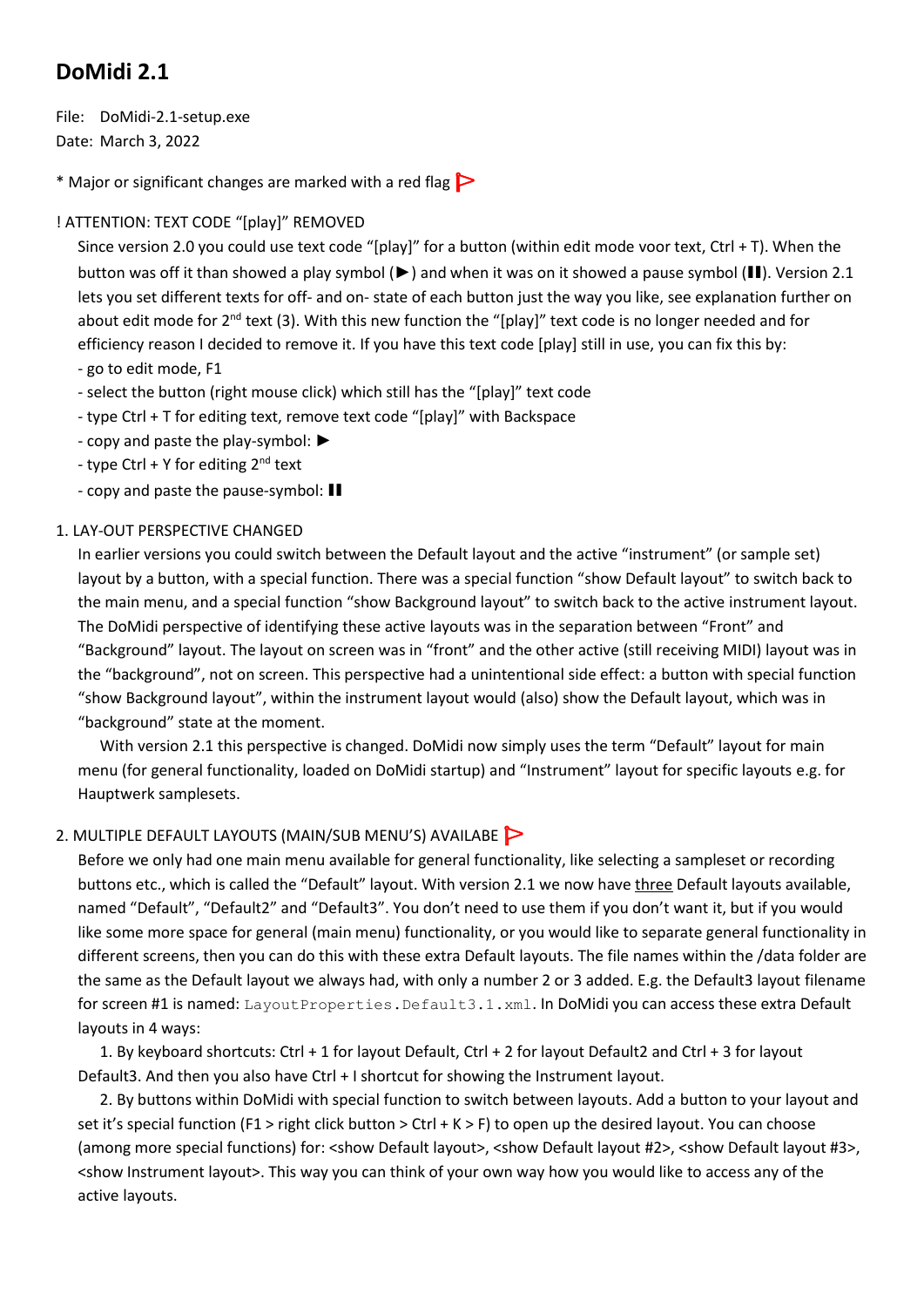3. Send a MIDI SYSX message to DoMidi with the name "Default", "Default2" or "Default3". See chapter 2 of the manual. This option is quite unnecessary, but still possible. To access one of the Default layouts from outside DoMidi you rather go for the next  $4<sup>th</sup>$  option:

4. Make a button with special function to go to one of the Default layouts, or the Instrument layout (see option 2 above). Trigger this button with MIDI from outside DoMidi. This is one of the new features of version 2.1, see explanation further on (6).

## 3. NEW: 2ND TEXT FUNCTION  $(CtrI + Y)$

With Ctrl + Y you can now set a second/extra text to a Button, Slider, Rotary. When the Button, Slider or Rotary is active, then this second text will be shown instead of the regular text (Ctrl + T). If the second text is empty (""), then the second will not be used and the regular text will be shown always.

## 4. DISPLAY TEXT MOVED TO CTRL + Y

For a Display you could set a text with Edit mode for regular text (Ctrl + T). This text would be shown if no text at all ("") was send to the Display. While we now have a special Edit mode for second texts (Ctrl + Y), this text input for Displays is moved from Ctrl + T to Ctrl + Y.

## 5. NEW OPTIONS EXECUTE COMMAND: #ON / #OFF / @HID

When special button function (Ctrl + K > F) is set to "execute command", you can input a command or batch script (Ctrl + X) to execute when button is pressed. E.g. you can call a script named "do-something.bat", which has to be in the /data sub-folder op the DoMidi installation. Now since version 2.1 there are two new options:

1. When a command/batch is executed by a Switch Button in DoMidi (so not a Touch Button), then DoMidi will add the state of the button to the command as the last parameter as "#ON" or "#OFF". E.g. "do-something.bat" will then execute as "do-something.bat #ON" when button is pressed on or "do-something.bat #OFF" when button is pressed off.

*I did some testing with a batch script to turn on/off power switches, e.g. for lighting. Therefor I used a very cheap USB connected relay board. It worked like a charm. Don't hesitate to contact me if you like more info about this.*

2. Normally the screen output (echo) of this command/batch was shown in a separate black screen within DoMidi. This now can be totally hidden just by adding "@HID" at the end of the command line (Ctrl + X).

## 6. TRIGGER SPECIAL FUNCTION BY MIDI

Buttons with a special function (Ctrl + K > F) can now be triggered by outside MIDI signal. If you have a button which executes a command/script in DoMidi, you can now trigger that function (or other functions) from outside DoMidi, e.g. with a thumb piston. All special functions (Ctrl + K > F) can be triggered this way by sending a NoteOn MIDI signal to the regarding button in DoMidi. NoteOff will not work, except for Switch Buttons with special function "execute command".

*While working on this function we found some 3rd party tools that might come in handy when setting up an interface such as this, which I would like to mention here: [https://github.com/gbevin/SendMIDI,](https://github.com/gbevin/SendMIDI) [https://github.com/gbevin/ReceiveMIDI,](https://github.com/gbevin/ReceiveMIDI)<https://midikey2key.de/>*

## 7. SHORTER BOOT SCREEN DURATION

Boot message screen duration shortened from 4 second to 3 seconds. Tip! When you want to speed up DoMidi startup even more, you could try to remove font files you're not using, within the DoMidi installation sub-folder /fonts. No guarantee, but it could help.

## 8. SHOW STATE TRIGGERS CHANGES

Since version 2.0 we have the show state triggers. These are used to show/hide/blur elements within the Default layout depending on what Instrument layout is loaded. See the manual. Now with version 2.1 we have expanded the number of triggers from 4 to 16.

The show state triggers have effect on all Default layouts, also the new Default2 and Default3 layouts.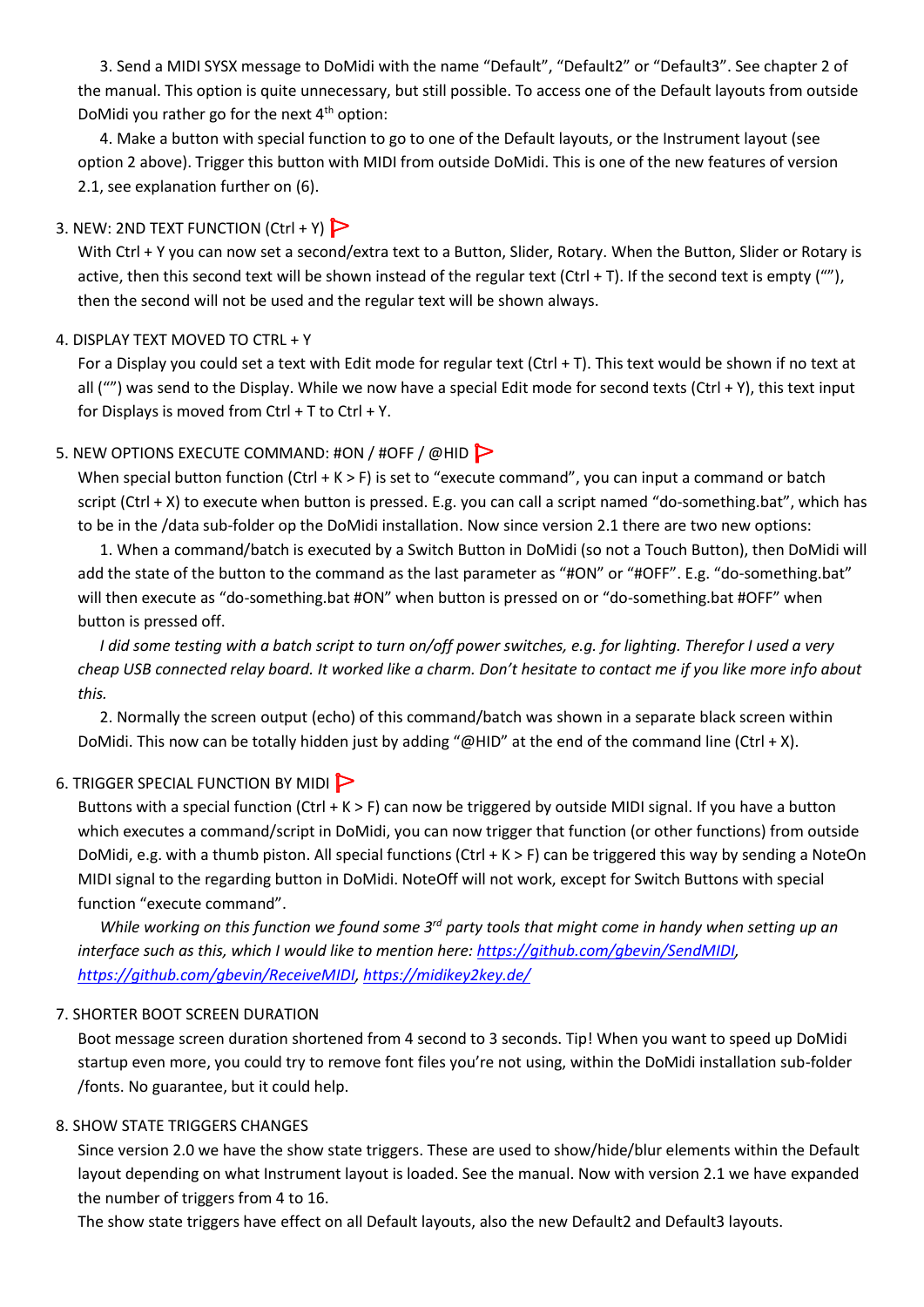#### 9. BUG FIX: SHOW STATE TRIGGER

When the Instrument layout is unloaded (e.g. when Hauptwerk sends an empty layout name ""), DoMidi returns to the main menu (Default layout). But the show state trigger fired by the Instrument layout remained in tact. That is odd behavior. This is fixed. Now when the Instrument layout is unloaded, the show state trigger of the Default layout is re-triggered. As it should be.

#### 10. NEW: DEFAULT ON (Ctrl + O)

Set a Button to be "Default On" when layout is loaded.

## 11. NEW: UNTOUCHABLE (Ctrl + O)

Set a Button, Slider or Rotary to be untouchable. It will act on incoming MIDI but it will ignore mouse/touch input. Which is useful if you want a slider to indicate the position of an external device (e.g. swell pedal), but you don't want to change the value by accidentally touching it.

#### 12. MINOR BUGS FIXED

## 13. MAJOR REVIEW AND OPTIMALISATION OF CODE

## 14. SHIFT SELECT NEW - F2 EDIT STATE REMOVED

The F2 edit state was used to edit all controls/elements of one type at once. E.g. within F2 you could select all Buttons with just one right mouse click. Now you can do the same within F1 edit state just by keeping SHIFT pressed when selecting a control/element. Keep SHIFT pressed and right click on a button and all the buttons (of same type) are selected. So now you don't have to switch between F1 and F2 anymore to use this multi-select function. Therefor F2 is not needed anymore and could be removed.

## 15. PANEL EDIT MODES MOVED TO F1

For adding controls/elements like Buttons or Empties (spacers) you had to switch between F1 and F3. Also for changing the grid you had to switch between this Mixed edit state (F1) and the Panel edit state (F3). From now on this is redundant, because Ctrl + N (new controls) and Ctrl + G (grid change) edit modes are moved from F3 to F1, which makes it easier to edit a layout. This is important to notice, because you won't find these edit modes anymore within the F3 Panel edit mode.

## 16. SELECTION REMAINS WHILE SWITCHING EDIT STATE

When switching from Edit state F1 to F3 it used to be that all controls you selected were first deselected. This is not the case anymore. The selection of controls remains, better yet you can even select/deselect controls within F3. This distinction is completely removed.

## 17. PARALLEL EDIT MODES REMAIN WHILE SWITCHING EDIT STATE

When switching between Edit states F1 and F3 it used to be that the Edit mode was reset. This is still the case, but not for the parallel Edit modes Ctrl + 8 (show state trigger) and Ctrl + M (midi).

## 18. AUTO SELECT NEXT CONTROL

In several Edit modes (Ctrl + 4, 5, 8, K, O, T, X, Y) you can use the arrow keys of your keyboard to auto-select the next or previous control. This is especially very useful when inputting text (Ctrl + T) for buttons: right click to select a button > input some text > press right arrow key, the next element which can have text will be selected > input some text > right arrow key > etc.

Tip! When inputting text (Ctrl + T) you can only edit one control at a time. But sometimes you like to edit the text of multiple control at once, e.g. to remove text of a all buttons. It can be done: F1 > first select multiple controls > go to Edit text mode Ctrl + T > type or remove text.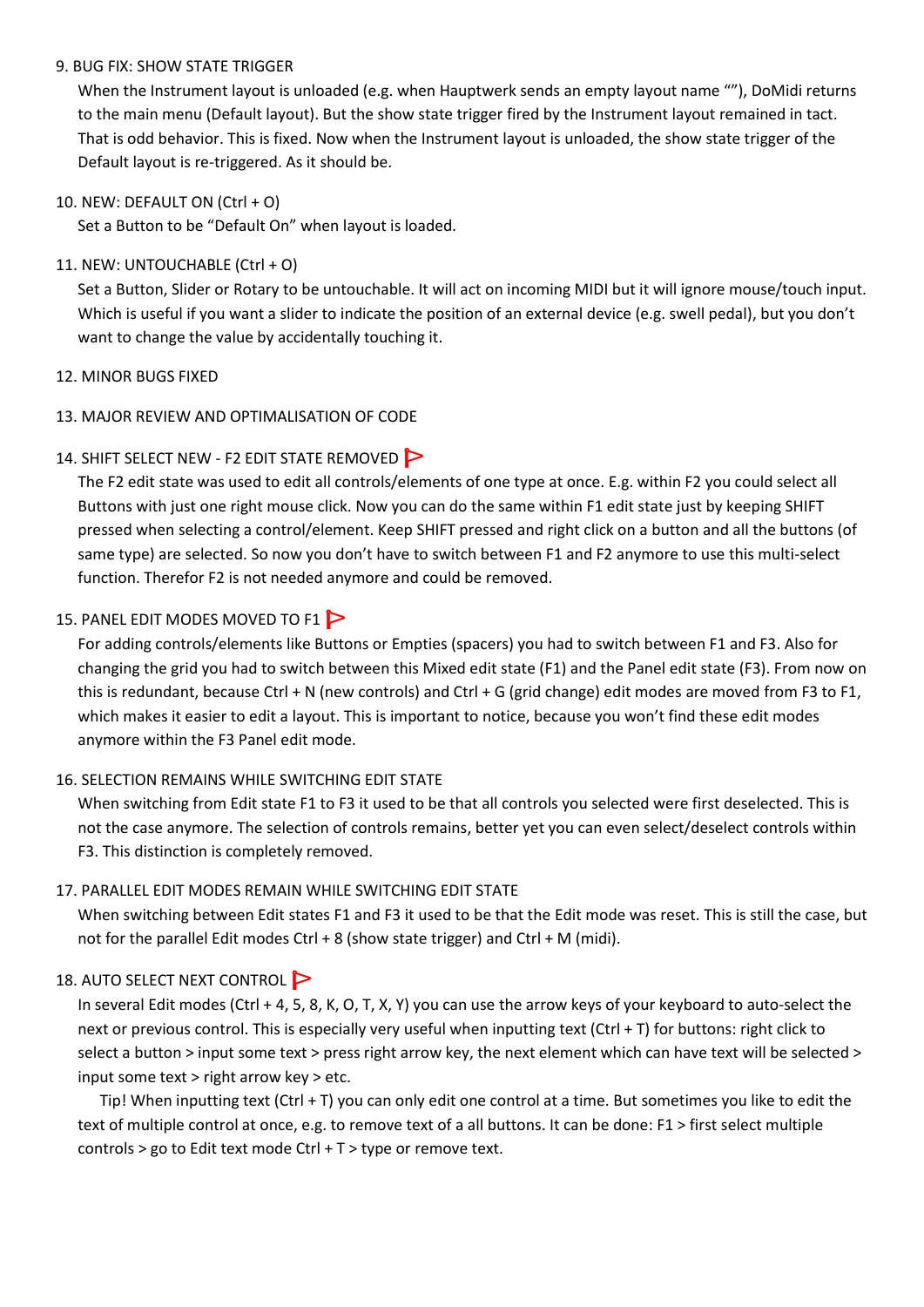## 19. PASTE TEXT & UNICODE SYMBOLS  $\triangleright$

This one I personally really like. When inputting text for a control you can now paste text (max. 25 characters at once) with copy/paste function. In combination with previous feature (auto select next control) it becomes very easy to enter text for a lot of buttons, if you have the texts somewhere in a list or from an internet site.

But even more important, you can now easily make use of all the cool symbol characters that Unicode has to offer. Unicode is a (very very) large character set of al kinds of characters, but also an enormous amount of symbols. With copy/paste you can use these on your DoMidi buttons/controls, it works quite simple: - search Google for "headphones unicode"

- you will find dozens of pages with this result:  $\bigcap_{n=1}^{\infty}$ , copy this headphone symbol (as you would copy some text)
- in DoMidi go change the text of a control: F1 > right click on control > Ctrl + T
- Ctrl + V to paste the headphone symbol

Please note that these unicode symbols only work with a font selected (Ctrl + F) which contains these symbols. Most fonts don't support symbols in such an extended manner that for instance a headphone symbol is included. But the three internal basic fonts in DoMidi (SansSerif, Serif, Monospaced) do have such an extended support. You can also implement other fonts (e.g. Noto Sans Symbols 2, see Google Fonts), that are specialized in symbols, by placing their TrueType font file (.ttf) file somewhere in the DoMidi installation sub-folder /fonts.

## 20. INCLUDED FONT CHANGES

Since version 2.0 the DoMidi installation includes a few free fonts from Google Fonts (which is a large free library of fonts, you can all use with DoMidi). One of those included fonts was EBGaramond. This font is removed from the installation package and replaced by a font named Manuale (what an organ compliant name ; ), because the EBGaramond is a quite heavy font and I tried to work on loading times at startup. If you already have EBGaramond installed and are using it, no worries, the version 2.1 update will not delete any fonts you already have in your /fonts folder.

## 21. BUG FIX: BLUE / GRAY SCALE COLOR

Inputting a zero opaque (alpha), zero red, zero green, but only blue color value, you would expect a total transparent color, because the opaque is zero. But this was not the case. Such a blue color value was interpreted as a gray scale color, because of the other values being zero. When such a color was inputted DoMidi showed a warning about this. Earlier I could not solve this problem, but now I did. Bug is gone, warning is gone.

## 22. TRANSPARENT TITLE BAR IN FULLSCREEN WHILE IN EDIT MODE

When running DoMidi in fullscreen mode (F3 > Ctrl + O > F or Ctrl + 9) the title bar is shown on top of your layout. While editing a layout in Edit mode this can be quite inconvenient, when you need to edit controls/elements in the top of your layout, sitting (partially) behind the title bar. Therefor the title bar now is somewhat transparent when DoMidi runs in fullscreen mode and Edit mode is active. Hence you can see the controls/elements through the title bar and see how your editing goes.

## 23. SLIDER / ROTARY BACKGROUND

With a new function (Ctrl + 5) you can set a background image for a Slider or Rotary control. This image fills up the complete dimension (Ctrl + D) of the grid cell where the Slider or Rotary is located. With this new function you can use your own design for a slot, e.g. with value lines or whatever you would like to have. Tip! If you use a background image and want to hide the slot that DoMidi usually draws, set the slot color (Ctrl + 3) to be transparent (alpha = 0).

## 24. STARTUP WITH BLACK BACKGROUND

It's a minor change, but I personally find it a major feature. DoMidi used to startup with some gray color, which is fine, but especially when running in fullscreen mode you see the background color changing (unnecessary) all the time while starting up. Now it starts with complete black background. Much more quiet and calm, especially when running in fullscreen mode, and if your Windows background is also black, and maybe your layout files are also black or dark. I like it.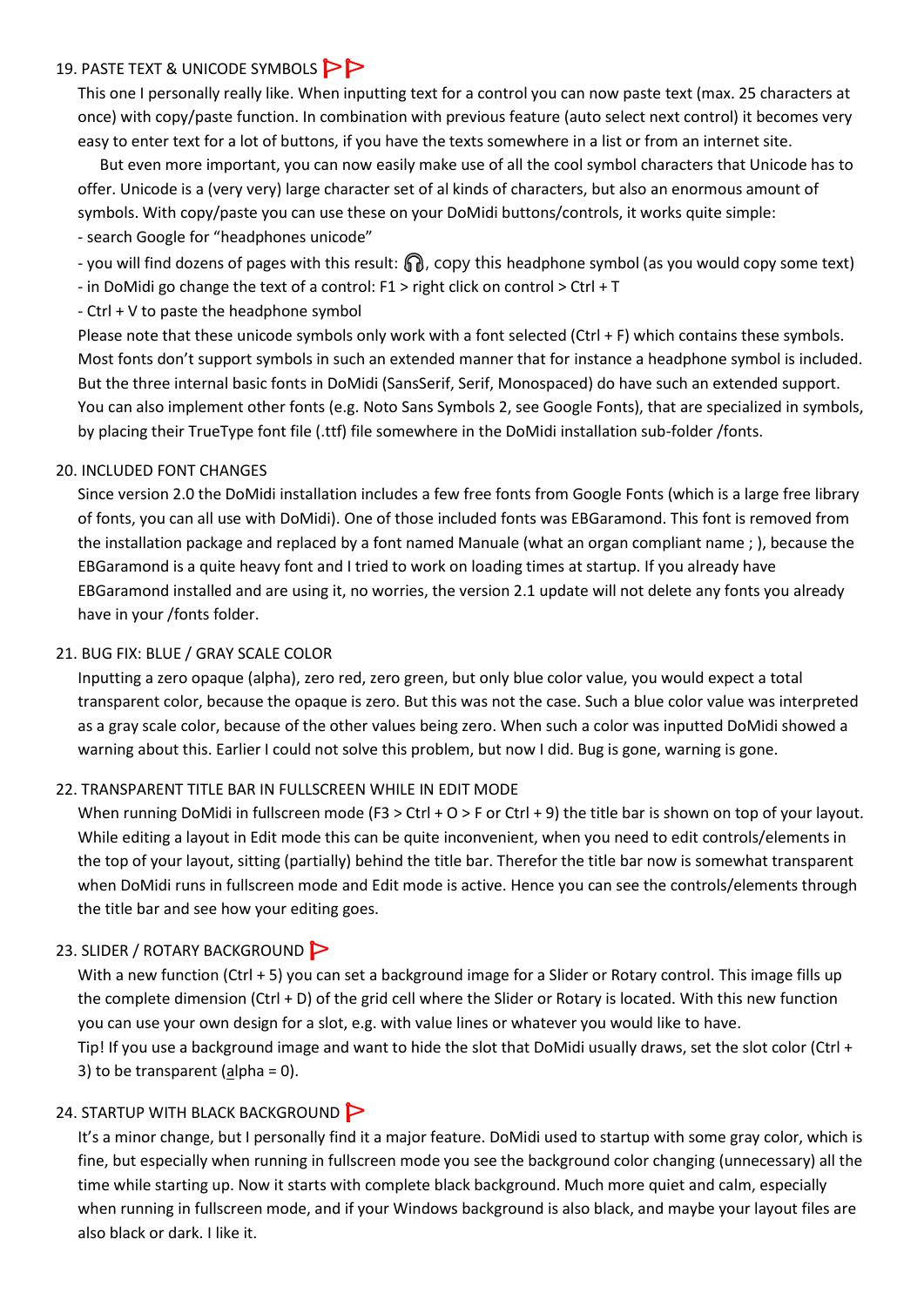#### 25. KEYBOARD SHORTCUT KEYS

Shortcut keys (when not in Editing mode) are expanded, so here a brief overview of them all:

- Ctrl + T Minimize DoMidi to Window taskbar
- Ctrl + P Send a MIDI ping signal (noteOn on channel 16, number 128). *This ping signal is also sent always 0.1 second after a new Instrument layout is loaded. If you connect this signal in e.g. Hauptwerk to trigger "engine: reset: entire organ", then Hauptwerk will re-send the state of buttons and sliders and the Instrument layout in DoMidi will be initialized correctly.*
- Ctrl + 1 / H Show Default layout (main menu)
- Ctrl + 2 Show Default layout #2
- Ctrl + 3 Show Default layout #3
- Ctrl + I Show Instrument layout
- Ctrl + F + L Select and load an Instrument layout manually

Note that some of these functions (T, 1, 2, 3, I) can also be triggered by incoming MIDI. To do that make a Button in DoMidi, assign one of these function to this Button (Ctrl  $+ K > F$ ), and send NoteOn MIDI signal with matching MIDI channel/number to DoMidi.

## 26. DYNAMIC FRAMERATE

DoMidi runs at a framerate (screen refresh rate) of 30 frames per second by default. Most of the time this is a perfect setting. But if you would like to tweak this and tryout, well you can by setting the framerate with a new command line parameter f=<value> when DoMidi is started. You can choose a value between 10 or 600. A high framerate will use more CPU/GPU, a lower framerate will use less CPU/GPU. A higher framerate might react faster (only visually) on input (MIDI or touch), but u slower framerate might save some CPU/GPU power and sometimes even react more quiet and calm to input of MIDI, because MIDI input is coming more time varied, so if your framerate reacts faster it is likely that this fluctuation of MIDI timing is more visible. Just try and see what you like the most, or just keep it at the default 30 frames per second.

## 27. SLIDER TEXT POSITION OUTSIDE BUTTON

Slider text used to be placed on the Slider button always. But with the new version text can be positioned above or below the slider (or left/right when slider is in horizontal orientation) and if so the text stays in a static position, it won't move up and down with the slider button. To set this up there are a few (new) things important to understand:

1. Positioning the text outside the slider button can be done via text-positioning: Ctrl + F > P + arrow-keys. *tip: position the text in all directions using your numeric keypad: (Ctrl + F >) P + num-keys if you don't have a numeric keypad, you can also use the number keys 0 .. 9 to again center position the text (on the button) use (Ctrl + F >) P + 5 or P + 0*

2. When the text is positioned outside the button (e.g. above the slider), the text usually is drawn over the sliderslot. To correct this you can adjust the slider slot height (new) within the slider options with Ctrl + L > S + arrowkeys. When the slider slot height is less than 100% the slider will be aligned in the opposite direction of the slider text. For example if the slider slot height is 80% and the text is positioned at the bottom, then the slider will be aligned at the top.

3. Before this version the sliders button width was regulated with the dimension of the sliders grid cell (Ctrl + D). That became inconvenient because this dimension could now also limit the boundaries of the text if the sliders button width was less than 100% (which is mostly the case). So dimension width and button width have now been split apart. Text outside the slider button (e.g. above slider) is limited to the dimensions width or height. And the sliders button width is now regulated apart with Ctrl  $+$  L > left/right arrow-keys.

## 28. HIDE BUTTON BACKGROUND

For Buttons there is a new option to always hide it's background color. DoMidi flips the background color (Ctrl + 1) and front color (Ctrl + 2) of a Button when the button is activated/pressed. To have a Button with a transparent background you could change it's background color to have an alpha value of zero (Ctrl + 1). But then it would still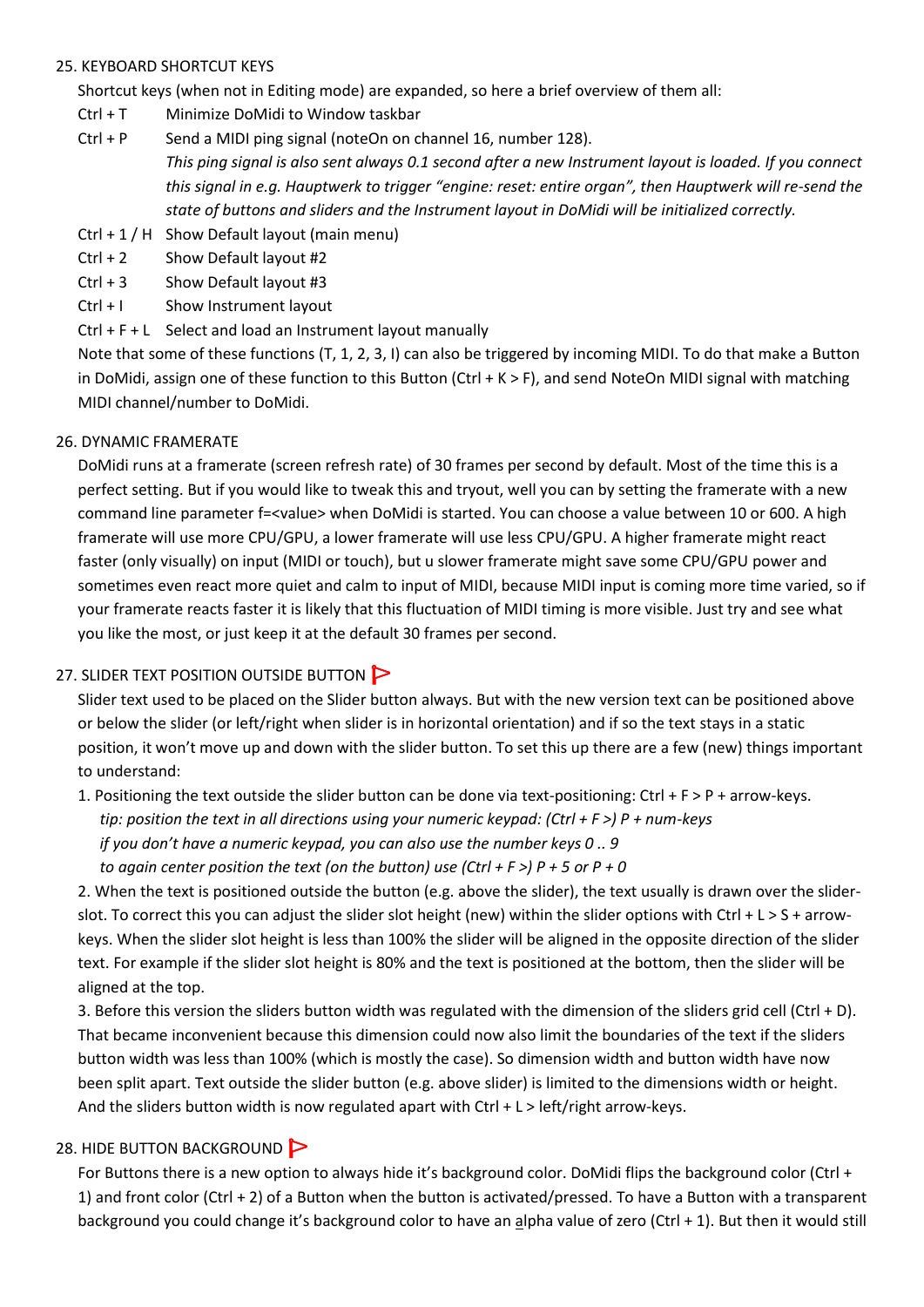have a background color when the Button was pressed, because in active state the Button will use the front (text) color as background color. There was (and is still) a little trick to fix this: use a complete transparent image (.png file) as background with Ctrl  $+$  4.

But to make this all easier there's now an option to hide the background color always (when Button is active or not). You can set this with Ctrl  $+ K > H$ . The front (text) color will still flip between front and background color, so you can still setup different colors to use for active or not active Button.

#### 29. RENEWED INSTALLER

This version comes with a new more modern installer. Thanks to NSIS and the Modern UI interface.

#### 30. COMMAND LINE PARAMETER CALLING CHANGED

When executing DoMidi.exe you can add parameters to the command line call. These parameters had to be set in the right sequence, it looked like: "DoMidi.exe <display ID> <deploy key> <language> <framerate>". This still works, but with the new version of DoMidi it's also possible to reference a parameter by an ID, and thus you can mix the order and also skip other parameters that you don't need. The command line call is now defined as: "DoMidi.exe [[d=]<display ID>] [[k=]<deploy key>] [[l=]<language>] [[f=]<framerate>]". As you can see the "old" way of setting the parameters still works, but then they still need to be in the right sequence, display ID first, deploy key second, etc. You can also mix the "old" way of setting parameters with the "new" way. For example: "DoMidi.exe 1 f=60 es" looks odd, but it will work as expected.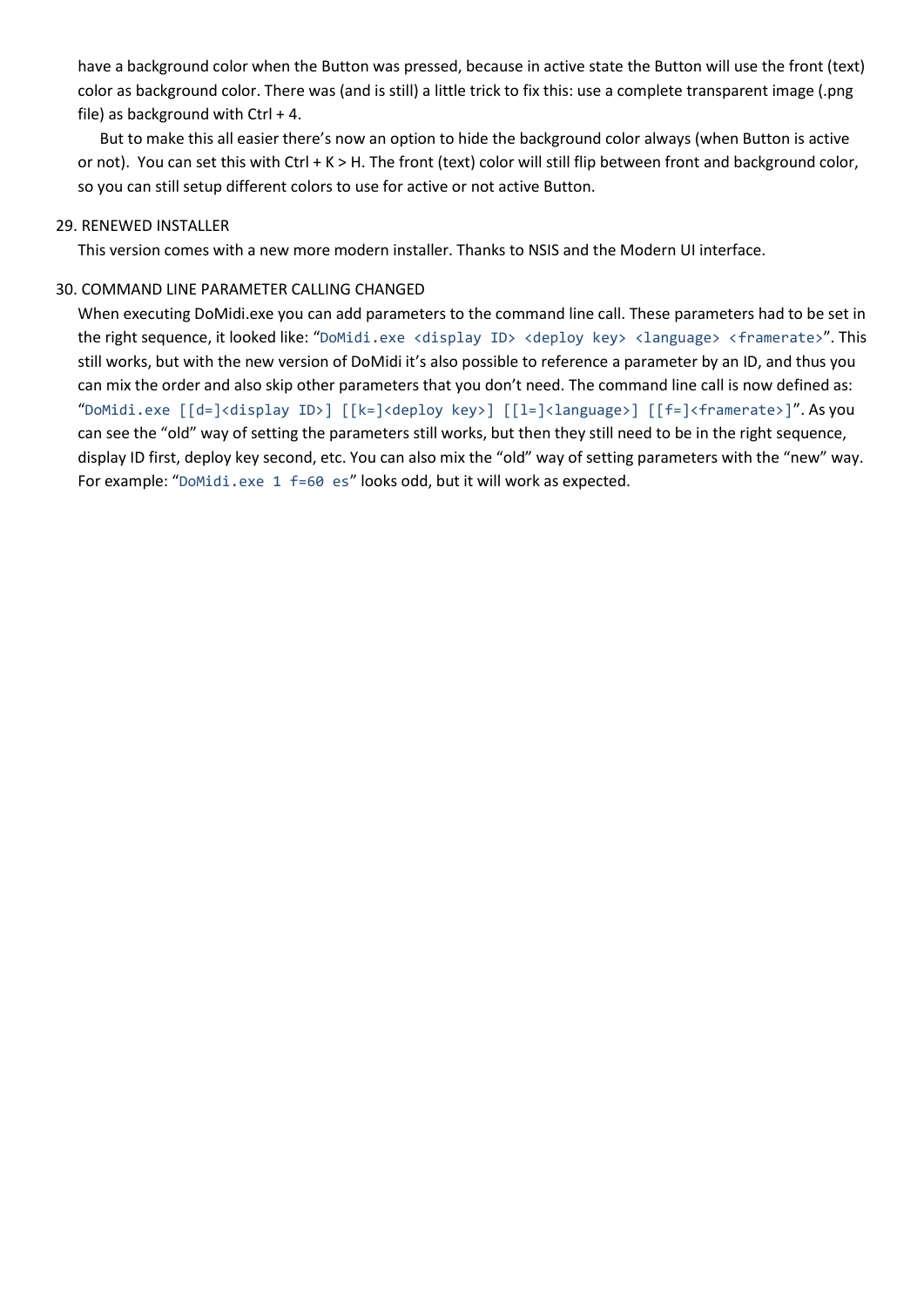## **DoMidi 2.0**

File: DoMidi-2.0-setup.exe

Date: February 14, 2020

## ! ATTENTION: NEW FONT IMPACT

DoMidi 2.0 runs on newer/different version of Processing and Java. This comes with slightly different system fonts, that are embedded within Java. The difference is just a tiny bit, but be aware of it when opening version 1.0 layouts in DoMidi 2.0, text may show a bit different and might need some correction (especially vertical shifting) to your need or wish.

## TEXT POSITIONING (Feb. 2020)

More options for alignment of text. This used to be center positioning only. But now you can align text any way you like, top, bottom, or bottom left, etc.. Settings this is easy, within Ctrl + F (setting font options) you can use letter P + 1 .. 9 (corresponds to directions on numeric part of keyboard).

To fine tune the alignment you can set vertical and horizontal (new) shifting, also within Ctrl + F, using S + 1 .. 9.

## SLIDER & ROTARY (Feb. 2020)

Horizontal slider used to be just a flipped vertical slider, also with flipped text (not so pretty). Now horizontal slider is set up better, with horizontal text.

Also the slot width of slider (and also rotary) can be set, it is not fixed anymore. Set it within Ctrl + L via arrows left/right, or within Ctrl + R via keys +/- for Rotary.

## RAM DECREASE

DoMidi used to use a lot of RAM (memory) when running. Especially when images were used as background in a layout or on a control. This is now reduced a lot. Before one DoMidi instance could use op to 500MB ~ 1500MB, now it is (depending on usage) decreased to about 100MB ~ 200MB. So that makes a big difference.

## BETTER KEYBOARD TYPING IN PROGRAM MODE

- added repeatedly typing (keep key pressed will continue typing characters)
- num-keypad usage for arrow-keys (so here also repeatedly typing possible)
- special chars typing, using first '"' and then 'e' for ë

- special chars typing, using Alt-code:  $Alt+1 = \bigodot$  (smiley),  $Alt+225 = B$ , etc.

- special text-codes, e.g. use '[h]' for a house, full list:

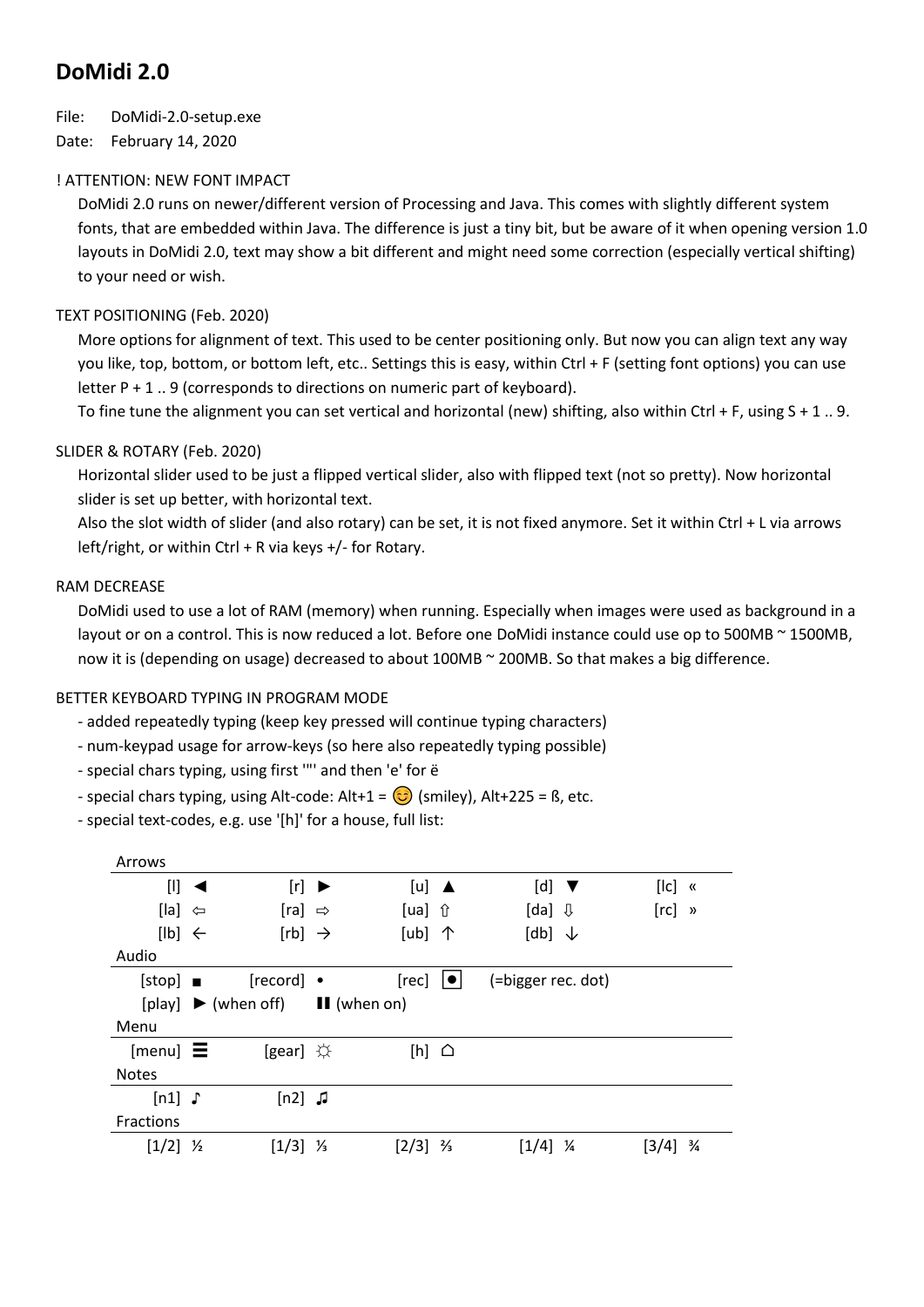#### SPECIAL BUTTON FUNCTION: RUN EXTERNAL SCRIPT/PROGRAM

Executable or batch file needs to be in /data/ folder. And can be executed by a button. This is set with Ctrl + X. When the external file is being executed a wait screen is shown in DoMidi which shows an activity bar and last line of echo output.

#### OTHER EXTRA SPECIAL BUTTON FUNCTIONS

Now a button can have even more special functions. These can be switched via F1 > Ctrl + K. Function are:

- show Default layout
- show Background layout these two are to switch between Default layout (main menu) and special layout
- execute command to run external script/program, see above
- minimize to taskbar
- 

- ping 1 .. 7 0.1 second after button is pressed an extra MIDI signal is sent 1 ..7 correspond to MIDI number 121 .. 127 on channel 16

#### BUG FIX: TOUCH BUTTON REPEAT

In earlier versions a touch button, which is rendered from ON-state (lighted) to OFF-state in a few steps, would keep rendering the last state (off) over and over again. As user you can't see this, but it keeps the CPU busy, although maybe just a tiny bit. No one ever complained. ;)

#### UPGRADE TO PROCESSING 3.5

DoMidi is built with Processing. It used to work on Processing's version 2.1, but Processing made a big step forward upgrading to version 3. DoMidi did not directly work with this new version. Quite some programming went in making DoMidi compatible to work in version 3.

## ENHANCEMENTS IN EDIT MODE

When in program/edit mode, different options work easier, though sometimes a tiny bit different. And the title bar gives better info. Sometimes setting characters in the title-bar are underscored. These characters are the keyboard-keys you can use to change the setting. And if a layout is changed and still needs to be saved, that also shows in the title bar.

#### AUTO SAVE AFTER F3

When Panel edit mode (F3) is exited, the common settings are auto-saved.

## BETTER POSITIONING OF CONTROLS IN EDIT MODE

See F1 > Ctrl + P. When using arrow keys to position a control (now also repeatedly possible via numpad-keys) it is better positioned throughout the grid.

## CHANGED Ctrl + F10 to Ctrl + F11

Keyboard shortcut for saving general settings is changed to Ctrl + F11. This is because since Processing 3 upgrade catching Ctrl+F10 is not available anymore.

## MIDI DOUBLES WARNING

When a layout has two or more controls with same MIDI-id's (channel and number), then in edit mode user is warned of this by yellow markers, marking these controls. Also it is not possible anymore (doubt it was ever used) that two or more controls in one lay-out work on same MIDI-id's. Sending MIDI will work for them, but not receiving MIDI. Only first control will act on incoming MIDI signal.

The MIDI incoming signal handling is changed completely to a much more effective and faster system, with the only downside that MIDI-doubles are not possible anymore. Well that's just a very tiny disadvantage.

#### MIDI RESET REMOVED

Previously you could reset all MIDI in one layout with F3 > Ctrl + M. This is removed, because it really is not needed. In F1 > Ctrl + M edit mode you can select all controls at once with Ctrl + A and change the MIDI settings for all of them at once using arrow-keys (or on numpad) and + and -.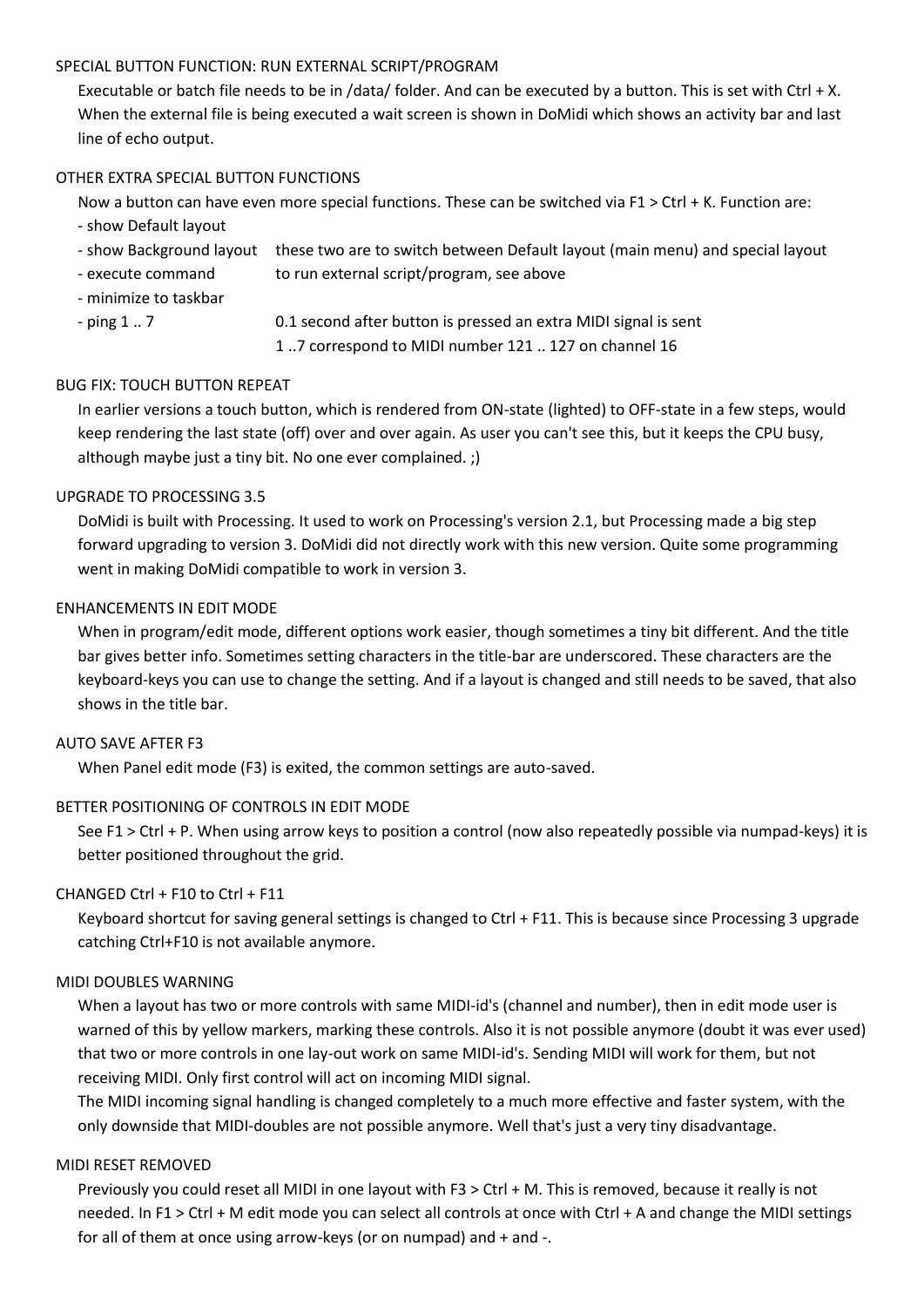#### CONTROL SLIDER/ROTARY WITH MOUSE SCROLL WHEEL

## ROUNDED CORNERS APART FROM EACHOTHER

Bended corners on controls were possible running Ctrl + B in Edit mode and using arrow keys up and down. But now you also can set which corners need to be bended and which need to be straight, with numbers 1, 3, 7, 9. Also within Ctrl + B. Using the numbers on the numpad of your keyboard you will find it easy setting these corners, because these numbers on the numpad correspond to the corners.

## NEW CONTROL: ROTARY

Besides slider, now you can add a Rotary, with F3 > Ctrl + N > R+'+'. All special settings for a rotary can be set with F1 > Ctrl + R. Combining different rotary settings you can create all (even weird) kinds of rotary buttons. I hope to make an example layout which shows these.

## HORIZONTAL SLIDER

Sliders now can be flipped to horizontal usage with F1 > Ctrl + L > O.

## SLIDER/ROTARY SHOW VALUES

Value that slider (and rotary) shows are expanded. This can be set with F1 > Ctrl + L or Ctrl + R. Possible values are:

- hide

| - 1  128   | $-0.10$  |
|------------|----------|
| - 0%  100% | $-0.100$ |

#### MORE FONTS + CUSTOM FONT

DoMidi used to have 3 internal (quite simple) system fonts. This has been expended with a few fonts from Google Fonts. These fonts are located in the /fonts folder. DoMidi reads this folder (and it's subfolders) for .ttf files and tries loading them. For free fonts I would like to suggest the use of Google Fonts, they have like a 1000 fonts all for free: <https://fonts.google.com/>

#### MORE EFFICIENT CODE

Just about all code is examined and changed for the better.

## MORE MOUSE CURSORS

Checkout  $F3 > C$ trl + O > C.

#### EASIER FILE SELECTION

E.g. on layout background image (F3 > Ctrl + 0) the filename doesn't need to be typed anymore. Just use Alt+1 and a file selection window pops up where you can select the file you want.

#### LARGER IMAGES FILES

Larger images can be used for panel background (max. 5MB) or for control images (max. 250 Kb).

#### COLOR BUG

When color (with alpha/transparency) is set, and all is 0 but only Blue is set higher then 0, then Processing will interpret it as grayscale value. This bug could not be solved, but now DoMidi informs about this in the title bar.

#### ESC BUTTON OFF

Esc button for exiting DoMidi is not turned off. You can still exit DoMidi by keyboard via Ctrl + F4.

#### LICENSE INFO

Previous installers of DoMidi did not inform and install bundled components as exactly as it should be. Now the license info is more complete. And all GPL-licensed components (Java, Processing, the MidiBus) now are installed in a separate location from the DoMidi library, so these components can be changed/updated by anyone as to be compliant to GPL license.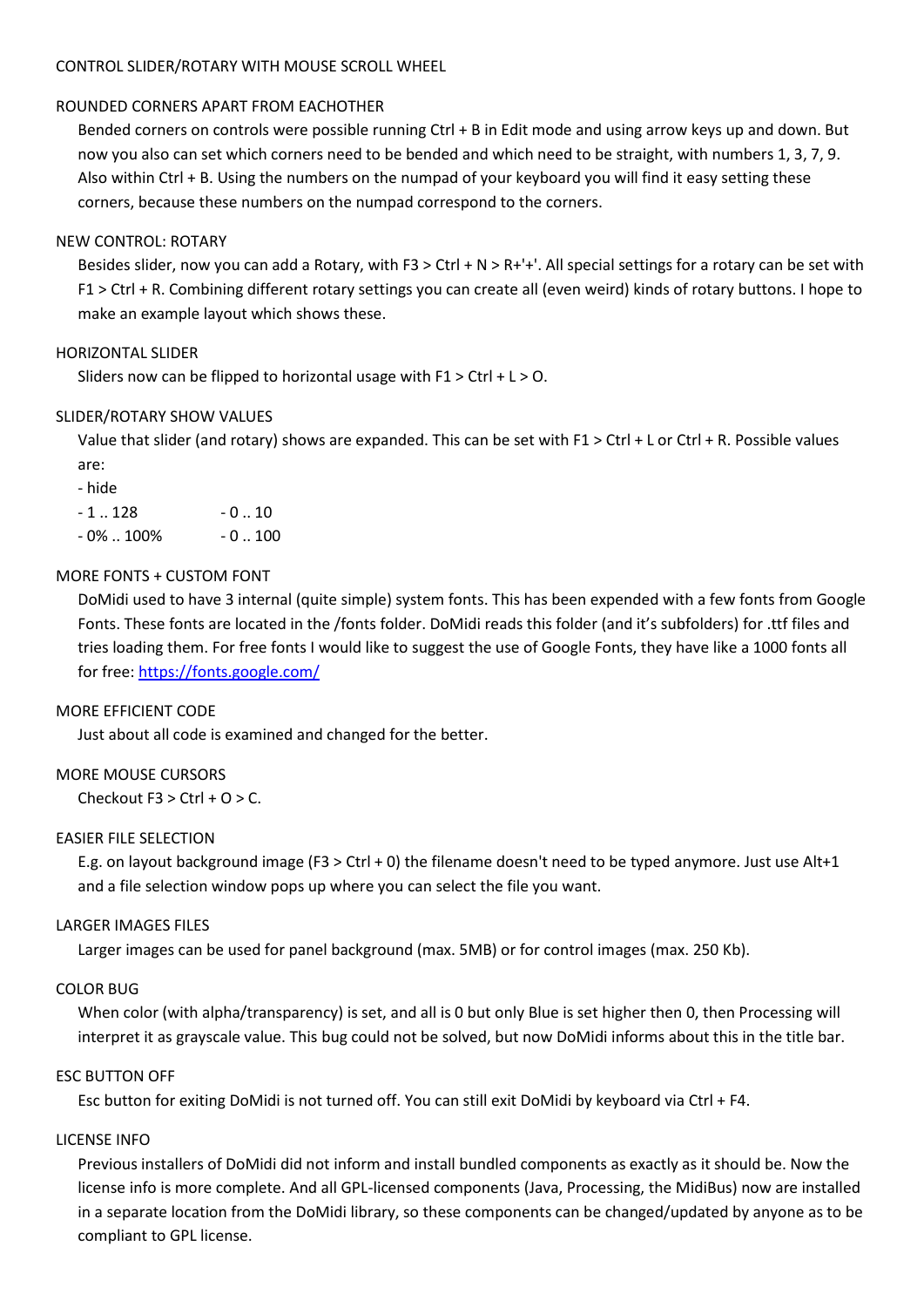#### LOAD LAYOUT FILE MANUALLY

When DoMidi is running (not in Edit mode) you can select a layout file you want to open manually by keyboard shortcut: Ctrl + F + L. A file explorer pops up and you can select the layout file you want. If you select a wrong file (e.g. layout file for display #3, within DoMidi display #1) DoMidi automatically select the correct file if possible.

#### MORE KEYBOARD SHORTCUTS

And there are even more keyboard shortcuts you can use when not in Edit/Program mode:

- Ctrl + T Minimize DoMidi to taskbar
- Ctrl + P Send MIDI ping signal on Channel 16 / Number 128
- Ctrl + H Show Default layout (for when a layout doesn't yet have a button with spec. function for this)

#### TRIGGER SHOW STATE

Make controls in the Default layout (main menu) show/hide/blur depending on what other layout is loaded. This can be done with the new function named Trigger Show State. Within this functionality there are 4 triggers. A layout (other than Default) can turn these triggers on/off when the layout is loaded. And these 4 triggers can change the appearance of controls within the Default layout.

To turn on/off these triggers within a non-Default layout, use F3 > Ctrl + 8.

To appearance of controls within the Default layout, use  $F1 >$  select control  $>$  Ctrl + 8.

#### COMMAND PARAMETERS

More command parameters have been add besides display #. The command prompt can now have 3 parameters: 1 st = display id, default = 1 *(to start DoMidi with multiple instances for multiple monitors, with multiple layouts)* 2<sup>nd</sup> = deploy key, default = DoMidi

3 rd = language code, default = nl *(possible values: nl, en, de, fr, es, da)*

#### Example:

DoMidi.exe 3 DoMidi fr

 *This will start DoMidi with display id 3, and French language.*

#### COMMON PANEL OPTIONS

Setting mouse cursor, fullscreen restart and always on top now all can be done in one programming mode. That is  $F3 > CtrI + O.$ 

#### BACKGROUND IMAGE STRETCH

Background images are now stretched to fill up the DoMidi window. So background automatic repeat is now off. In later version I hope to make this all optional with some settings.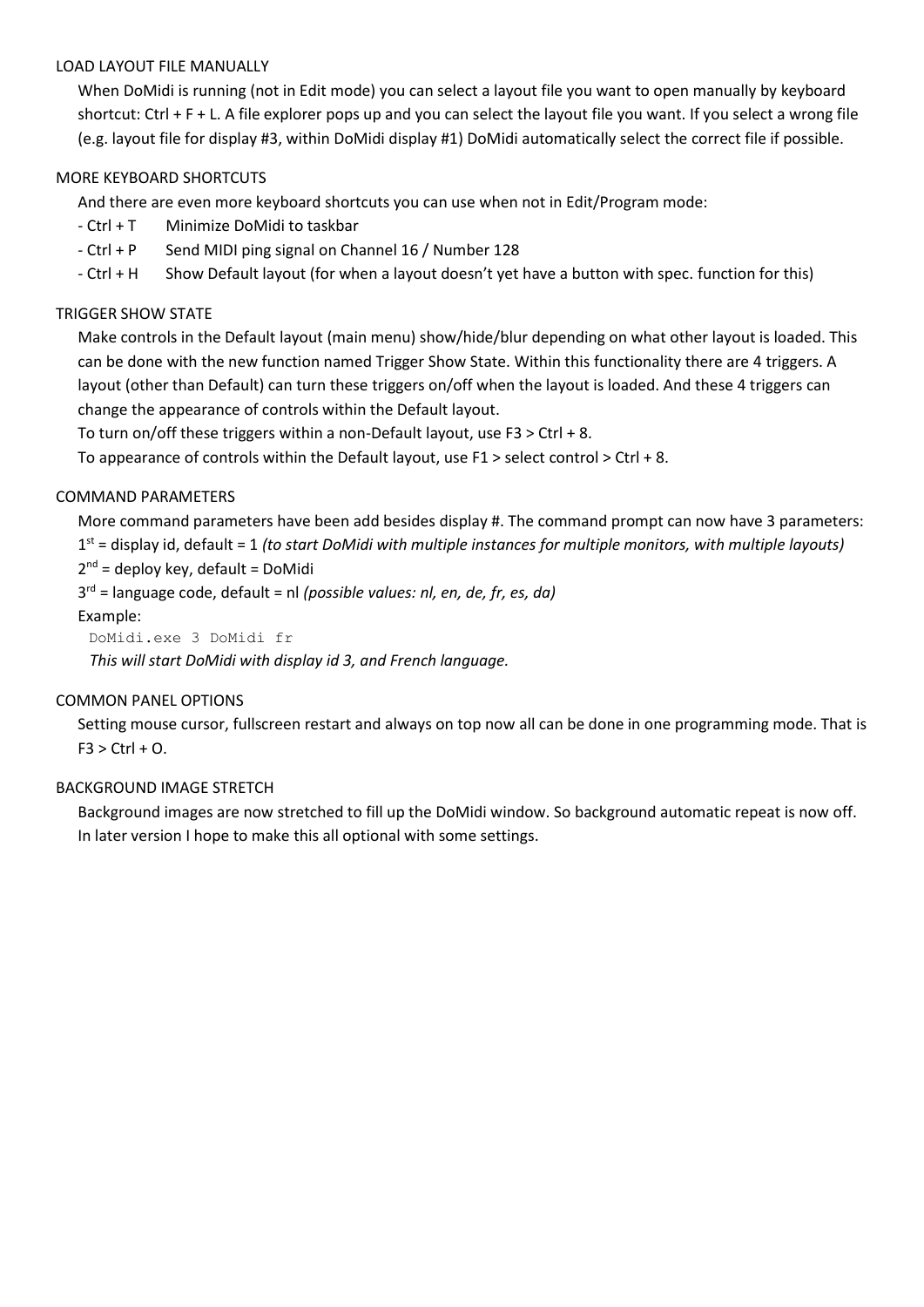## **DoMidi 1.1**

File: DoMidi-1.1-setup.exe Date: February 20, 2020

## BUG FIX: TOUCH BUTTON REPEAT

In earlier versions a touch button, which is rendered from ON-state (lighted) to OFF-state in a few steps, would keep rendering the last state (off) over and over again. As user you can't see this, but it keeps the CPU busy, although maybe just a tiny bit. No one ever complained. ;)

## LICENSE INFO

Previous installers of DoMidi did not inform and install bundled components as exactly as it should be. Now the license info is more complete. And all GPL-licensed components (Java, Processing, the MidiBus) now are installed in a separate location from the DoMidi library, so these components can be changed/updated by anyone as to be compliant to GPL license.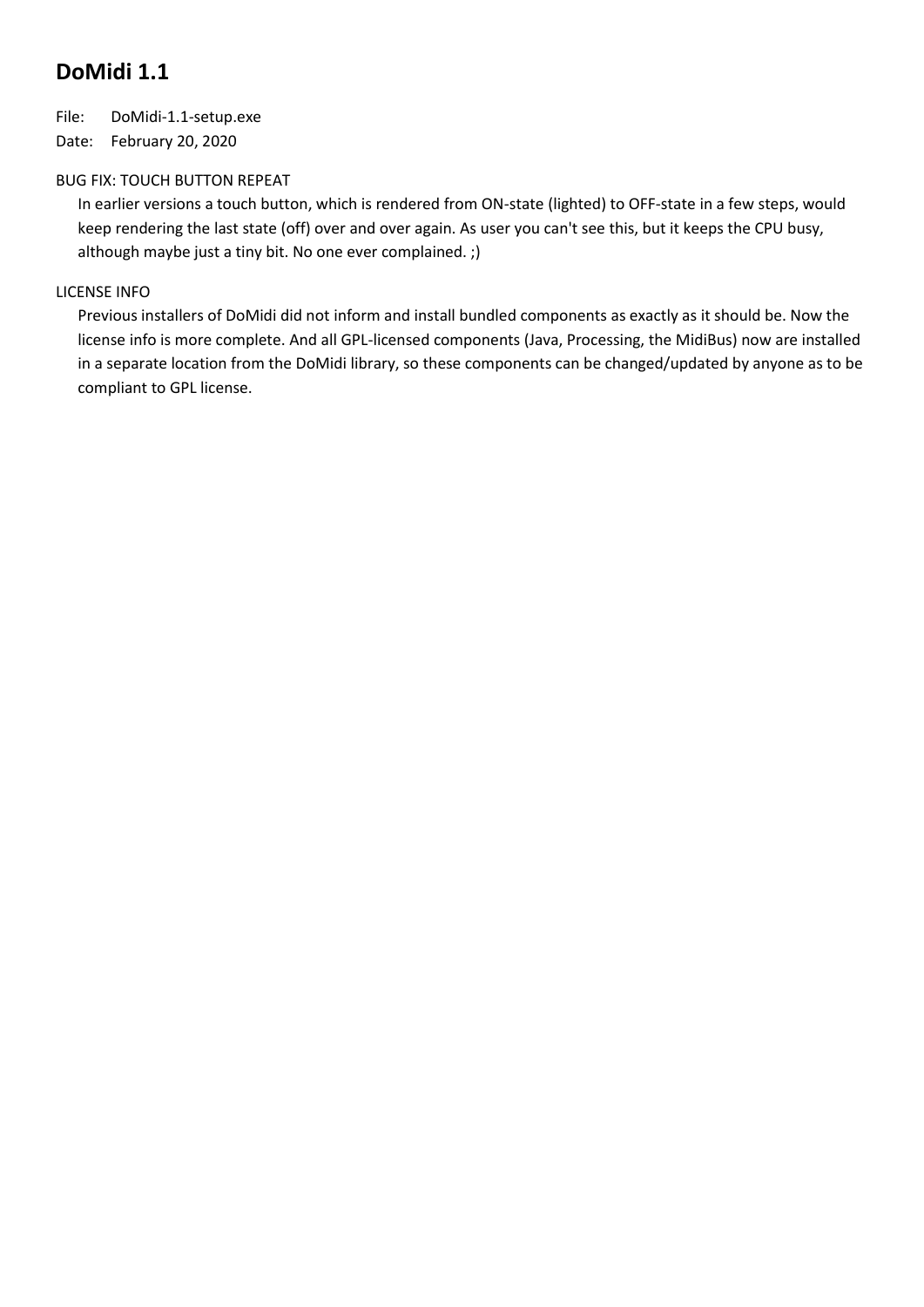## **DoMidi 1.0**

File: DoMidi-1.0-setup.exe

Date: November 12, 2014

## NEW FEATURE: CONTROLS WITH IMAGES

For all Controls in DoMidi now an image (JPG, PNG or GIF) can be used to draw a control in the DoMidi panel. In Control Edit Mode (F1 or F2) this setting can be altered via function <Ctrl>+4. When an image is used to draw a control, Background and Border settings are not used.

For Buttons and Sliders a 2nd image can be used to draw the control in its active state, that image file needs to have "On" added to the end of the file name. DoMidi will automatically see that file and load it.

## NEW FEATURE: DRAG SELECT FOR SWITCHBUTTONS

It is now possible to switch ON or OFF multiple Switch Buttons at the same time. This is done by dragging the mouse over the buttons you want to switch ON or OFF, keeping the left mouse button clicked (or finger touch on touchscreen). So when using a touchscreen you can switch multiple buttons ON or OFF swiping those buttons.

## NEW FEATURE: ACCESS DEFAULT LAYOUT WHILST IN SPECIFIC LAYOUT

New button functionality has been added, so you can switch between <Default> and <Current> layout, without the need of sending a SysEx/LCD message on display id 128. This can be done by setting a special trigger for a Button control.

In edit mode for controls (F1 / F2) you can assign this trigger to a button in edit mode function <Ctrl>+K (button options). Press "-" or "+" to toggle between 3 possible function values:

- none = no trigger at all (default)

- load default layout = when pressed DoMidi will load the Default layout

- load previous layout = when pressed DoMidi will load the Previous/Last-Loaded layout

With these triggers you can now easily switch between a Specific layout and the Default layout. Add a button in your Specific layout with trigger "load default layout" to switch to the default layout. And add a button in your Default layout with trigger "load previous layout" to switch back to the specific layout.

## NEW FEATURE: COPY STYLING

When in program mode for controls (F1 / F2), pressing Ctrl + U will copy the styling of the first selected control to all the other selected controls.

## PERFORMANCE: IMAGE LOADING

Images are now loaded via an Image Buffer when not in Editing Mode (F1 / F2 / F3). So if multiple controls have the same images, DoMidi only loads the image once. This saves a lot of disk-activity / performance.

## BUGFIX: SAVING APPLICATION SETTINGS

There are 2 types of XML files for storing Application settings:

- AppProperties.xml for Applications settings (always-on-top, full screen, license, MIDI-ports, cursor-show)

- DisplayProperties.[n].xml for Display settings (position, size, maximized state)

These XML files where saved automatically upon exiting DoMidi. This would fail when DoMidi was abruptly closed by Windows shutdown, leaving these XML files empty and thus loss of these parameters. Therefor this automatic saving of these XML files upon exit is replaced by a three-way solution:

- 1. All settings Manually, with a new function triggered by key combination <Ctrl>+F10.
- 2. Application Settings automatically when they are changed in Panel Program Mode (F3).
- 3. Display Settings automatically every minute if display properties have changed.